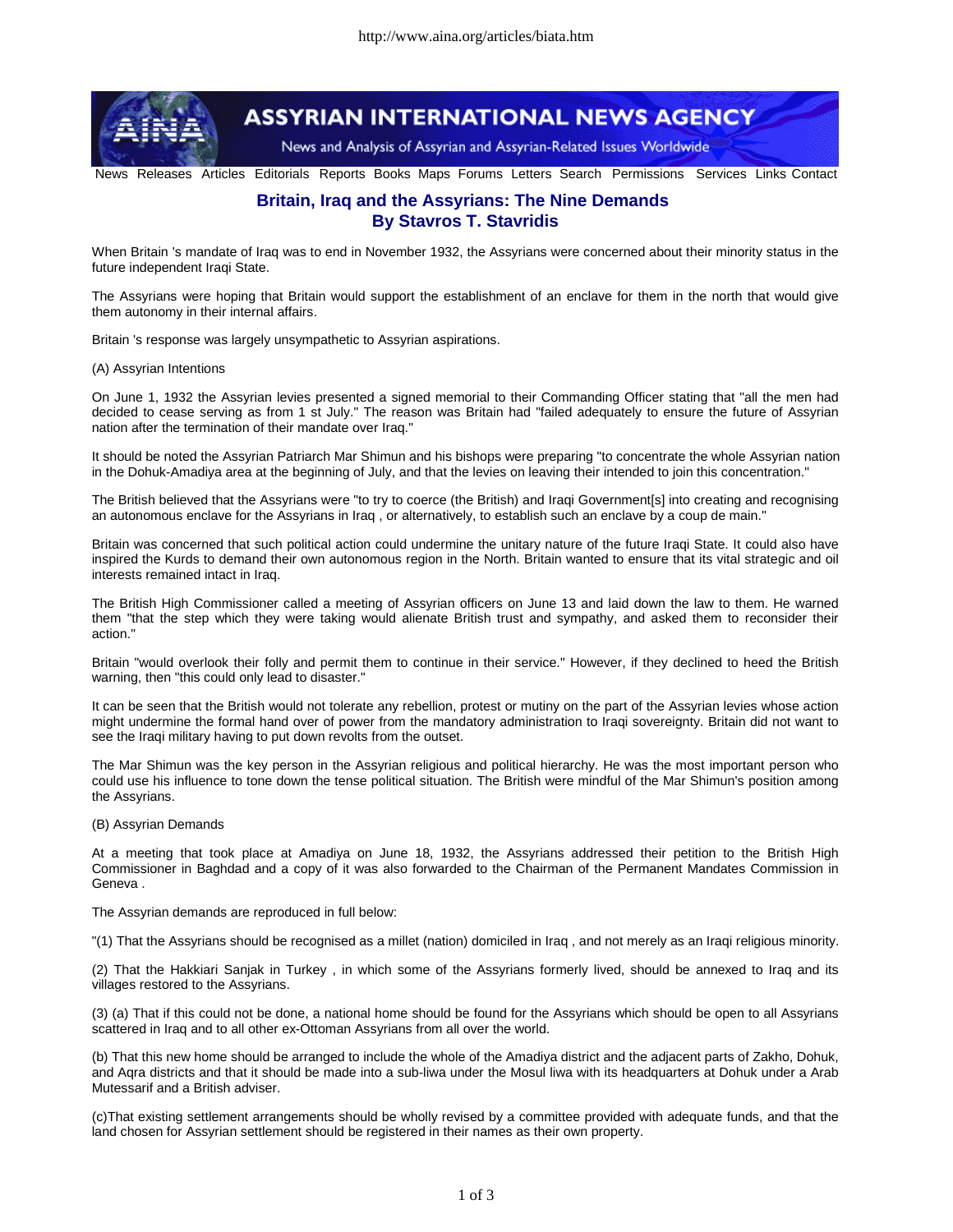(d) That preference should be given to Assyrians in the selection of officials for this sub-liwa.

(4) That the temporal and spiritual authority of the Patriarch over the Assyrian nation should be officially recognised and that an annual subsidy should be given to him.

(5) That the Assyrians should have a member in the Chamber of Deputies nominated by the people and the Patriarch.

(6) That the Iraqi Government should establish schools in consultation with the Patriarch in which the language of the Assyrians should be taught.

(7) That the League of Nations or the Iraq Government should make a gift of 5,000,000 rupees for the creation of a church waqf for the Assyrian church.

(8) That a hospital should be established at the headquarters of the sub-liwa and dispensaries at other places.

(9) That the rifles earned by the Assyrians by their service in the levies should not be confiscated."

The Assyrians wanted a response to their demands by June 28. Such a deadline from the standpoint of the British High Commission was impossible. The Mar Shimun and other religious leaders insisted that the nine demands be honored in full.

However, they made one concession "excepting the Hakkiari, as the condition of withdrawal of the levy manifesto of the 1 st June." There was no way Britain would accede to the Hakkiari region located on Turkish territory being annexed to Iraq. The UK , Turkey and Iraq Treaty signed on June 5, 1926 in Angora (Ankara) finally settled the frontier between Turkey and Iraq.

## (C) British Reactions

As the negotiation proved fruitless, Britain adopted a military and political approach towards the Assyrians. She displayed her imperial power by flying an infantry battalion using the Royal Air force (RAF) from Egypt to assume the duties of the levies.

These troops were finally distributed to levy stations at Mosul , Diana, Suleimani and Hinaidi . The British action had a salutary affect on the Assyrian religious and political leadership.

An encyclical issued by the Mar Shimun on June 29 to the Assyrian officers and men of the levies urged them to continue "[the] loyal and obedient service in the force until the national petition of the 17 th June had been considered by the League of Nations and an answer given, adding that if they then wished to take their discharge they must do so in accordance with the orders of the British officers."

The Assyrian levies at Diana, Suleimani and Mosul submitted without trouble to the Mar Shimun's injunction whereas at Hinaidi they were less compliant and behaved in a rebellious manner. Some 250 men were discharged from the levies.

At a political level the British High Commissioner "promised that the levies would be maintained at their present strength until an answer was given to the Assyrian petition, or until the 15th December which ever was the earlier. He also informed [the Mar Shimun] that certain questions raised in the petition, such as the recognition of the Patriarch, land settlement, schools, dispensaries and the retention of rifles, were recognised by him to be reasonable subjects for consideration, and that the earliest and most sympathetic attention to them would be pressed by him on the Iraqi Government, and through Her Majesty's Government, on League of Nations."

(D) Iraq and the League of Nations.

The Permanent Mandates Commission met in early December 1932 to discuss the Assyrian petition. It supported the concept "for a compact and homogenous settlement [for Assyrians] in Iraq " and favored dispatching a League Commissioner to discuss Assyrian grievances with the Iraqis. The British Ambassador in Iraq , Sir F. Humphrey urged the Iraqis to avoid discussing the idea of an autonomous Assyrian enclave. King Faisal and the Iraqi Prime Minister told Humphrey's of their opposition to a League Commissioner being dispatched to Iraq.

The Permanent Mandates Commission handed its report to the Council of the League of Nations regarding the Assyrian petition. It adopted a resolution at its meeting on December 5, 1932 stating that:

"The Council notes with satisfaction the declaration by the representative of Iraq of the intention of the Iraqi Government to select from outside Iraq a foreign expert to assist them for a limited period in the settlement of all landless inhabitants of Iraq including Assyrians, and in carrying out their scheme for the settlement of the Assyrians of Iraq under suitable conditions and so far as may be possible in homogenous units, it being understood that the existing rights of the present population shall not be prejudiced."

As a new sovereign nation, the Iraqis wanted to demonstrate that they were quite capable of appointing a outside commissioner of their choice and also wanted to be seen cooperating with the League Council. It gave them the opportunity to address Assyrian grievances on their own. The Assyrians were apprehensive of Iraqi intentions regarding their future and minority status in this new independent state.

Stavros T. Stavridis is a historical researcher at the National Centre for Hellenic Studies and Research, Latrobe University, *Melbourne, Australia.*